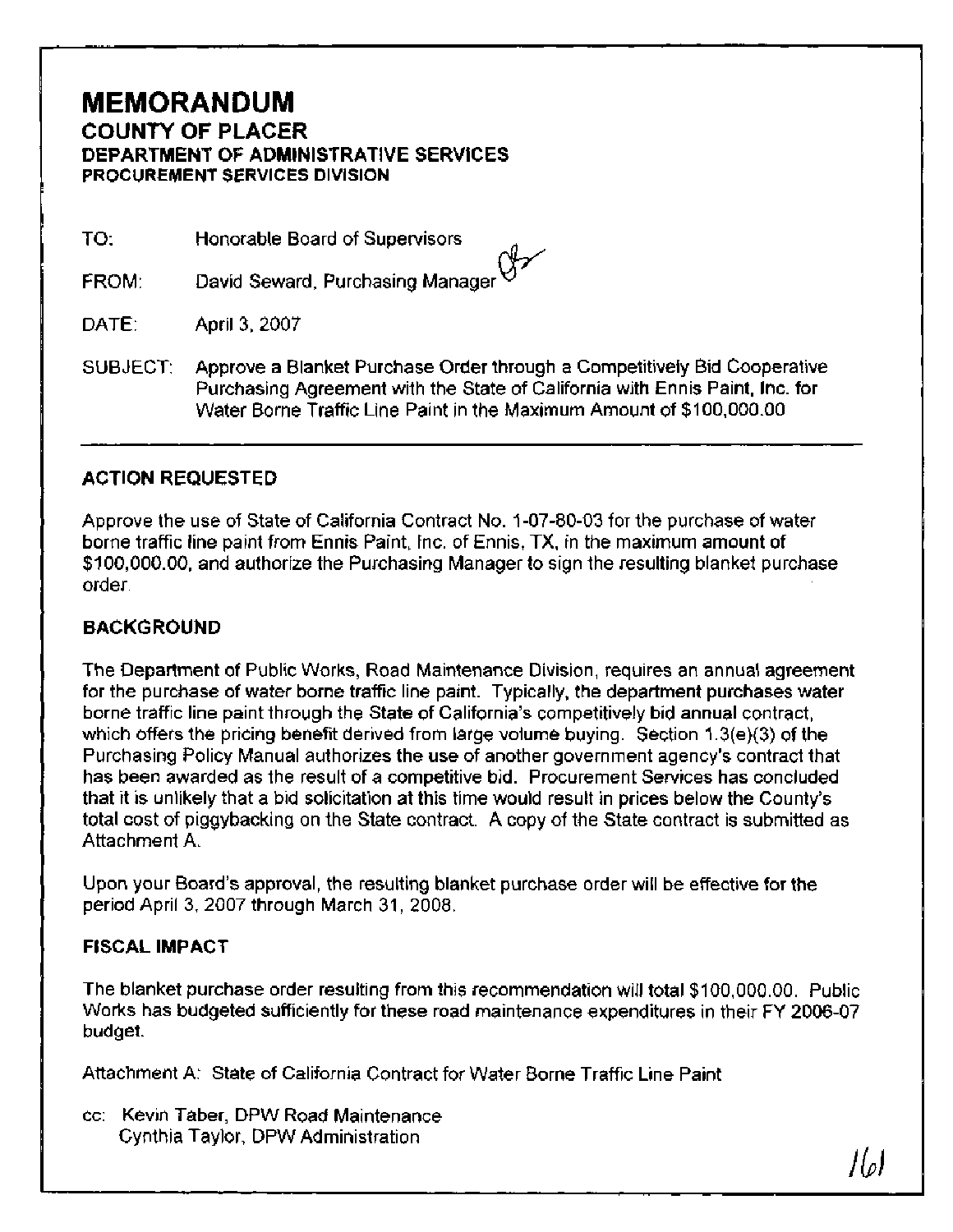## **STATE OF CALIFORNIA**

**DEPARTMENT OF GENERAL SERVICES** - **PROCUREMENT DIVISION** 

| Contract (Not Mandatory): 1-07-80-03 |                             |  |  |  |  |
|--------------------------------------|-----------------------------|--|--|--|--|
| PAINT, WATER BORNE TRAFFIC LINE      |                             |  |  |  |  |
| EFFECTIVE DATES:                     | 2/27/2007 Through 2/26/2009 |  |  |  |  |
| SUPERSEDES CONTRACT NO. :            | $1-05-80-03$                |  |  |  |  |
| AREA:                                | <b>STATEWIDE</b>            |  |  |  |  |
| DISTRIBUTION:                        |                             |  |  |  |  |
| <b>BUYER NAME:</b>                   | <b>BRUCE FONG</b>           |  |  |  |  |
| <b>BUYER PHONE:</b>                  | 916-375-4468                |  |  |  |  |

| VENDOR ID:               | 673820                            |
|--------------------------|-----------------------------------|
| NAME:                    | <b>ENNIS PAINT, INC</b>           |
| ADDRESS:                 | 1509 S KAUFMAN ST ENNIS, TX 75119 |
| CONTACT:                 | ANNETTE METCALF 972-878-8661      |
| FAX:                     | 972-875-9038                      |
| <b>TERMS OF PAYMENT:</b> | NET 45 DAYS                       |
| FOB:                     | <b>Destination</b>                |
| MINIMUM ORDER:           | <b>AS SPECIFIED</b>               |

E-MAIL: annette@ennispaint.com SELLER'S PERMIT: 097-534784

SCOPE :

This contract covers the estimated two-year requirements of the State of California and participating local agencies for Water Borne Traffic Line Paint, per State Specification PTWB-01 dated September 2006. In addition, this contract contains an option to extend the contract for an additional one **(1)** year.

A local agency is any city, county, city and county, district, or other local governmental body or corporation empowered to expend public funds (Public Contract Code 10298).

NOTE :

This contract is NOT MANDATORY for use by all agencies. The State cannot guarantee that all the quantities specified in the solicitation will be purchased.

The State will not be obligated to purchase contractor's excess inventory of any line item if actual purchases vary from the anticipated purchasing pattern.

ORDERING PROCEDURE:

State agencies will submit orders on a Purchasing Authority Purchase Order (STD 65) directly to the contractor. Orders shall indicate contract number, agency billing code, Purchasing Authority Purchase Order Number, Leveraged Procurement Number, commodity number, description, unit price and extension on each order. Local agencies may submit a local agency purchase order directly to the contractor. A State issued bill code is required on all local agency purchase orders. For assistance with obtaining an agency

lo.I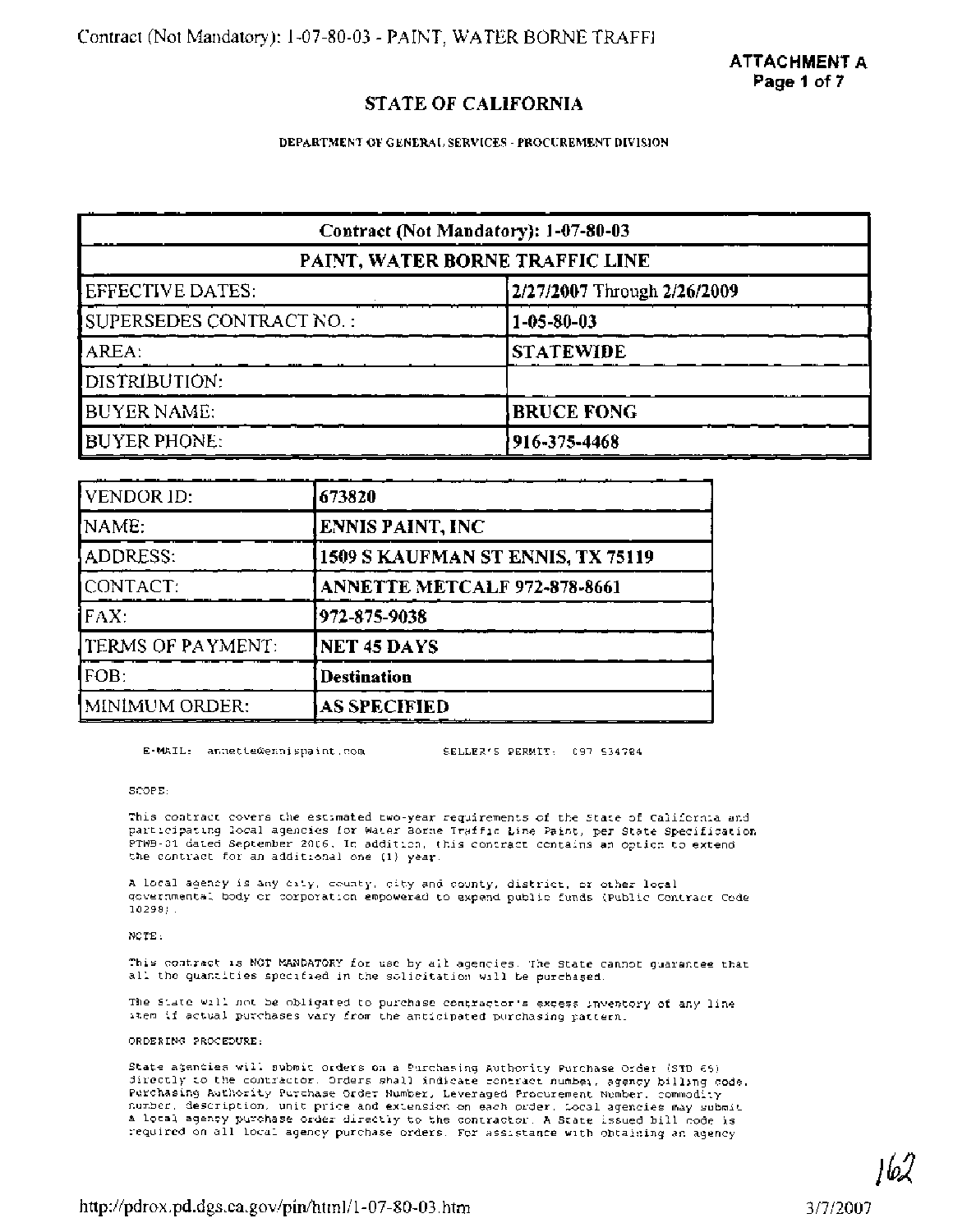**ATTACHMENT A Page 2 of 7** 

bill code, please e-mail Marilyn.Ebert4dgs.ca.gov and Wllson.Lee@dgs.ca.gov with the agency name and address along with a billlng person contact and telephone number.

Orders will be submitted by US Mail or facsimile

DGS ADMINISTRATIVE FEE:

The Department of General Services (DGS) will bill each State and local agency directly an administrative fee for the use of this contract. The administrative fee should not be included in the total order, nor remitted before an invoice is received from DGS. This fee **IS** waived for purchase orders to California certified small businesses. See DGS price book at **www.dgs.ca.gov/publications** (cllck on DGS price book) for current fees

For bllling, for both state and local agencies, send a copy of your purchase order to:

DGS-Procurement Division Attn: Data Entry Unit PO Box 989052 West Sacramento, CA 95798-9052

MINIMUM ORDER:

Minimum order shall be one pallet of four **(4)** fifty-five (55) gallon drums or five (5) bulk containers.

Less than minimum orders will be processed as FOB origin (Contractor's nearest location) and the delivery charge will be prepaid and added to the invoice. To determine the paint price for less than minimum orders, please use the following f ormula :

Paint Frice (Gallon) + Container Price + Delivery Charge = Total Price

Note: See price sheets (less than minimum order section) for prices on paint and containers. Delivery charge shall be established by the agency and supplier or the agency and designated transportation company. State agencies will have to contact Department of General Services, Procurement Division, Transportation Management.

SAMPLING AND TESTING:

Refer to Attachment A, Miscellaneous Requirement, Section 1.0 (Quality Assurance Provisions) .

Note: All other State and Local agencies shall make arrangements with the contractor to sample paint, if necessary.

DELIVERY :

Delivery shall be FOB Destination and completed in full within 30 calendar days after receipt of order. If ordering less than minimum order (see minimum order requirements above), the delivery shall be FOB origin (contractor's nearest location).

Delivery may be requested by the following three methods:

- **1.** The orders issued within the first 30 calendar days of the contract effective date, the delivery shall be completed in full within 60 calendar days. All other orders shall be completed within 30 calendar days.
- **2.** Delivery according to a predetermined schedule
- 3. Random partial shipments from an order by using a "REQUEST FOR DELIVERY."
- NOTE: The time required by the Department of Transportation (DOT) Laboratory to certify a lot will be deducted from the **30** calendar day delivery requirement

SUPPLIER IS REQUESTED TO MAKE DELIVERIES IN LOS ANGELES COUNTY, ORANGE COUNTY, SAN BERNARDINO METROPOLITAN AREA, AND SAN DIEGO METROPOLITAN AREA DURING OFF-PEAK HOURS. OFF-PEAK HOURS ARE 10:OO **AM** TO 4:00 PM.

The delivery charge will be established by the agency and supplier or the agency and designated carrier.

MSDS :

SUPPLIER SHALL SEND A COMPLETED COPY OF THE MATERIAL SAFETY DATA SHEET (MSDS) TO THE PROCUREMENT DIVISION AND TO EACH STATE OR LOCAL AGENCY TO WHICH DELIVERY IS MADE.

PRICES :

3/7/2007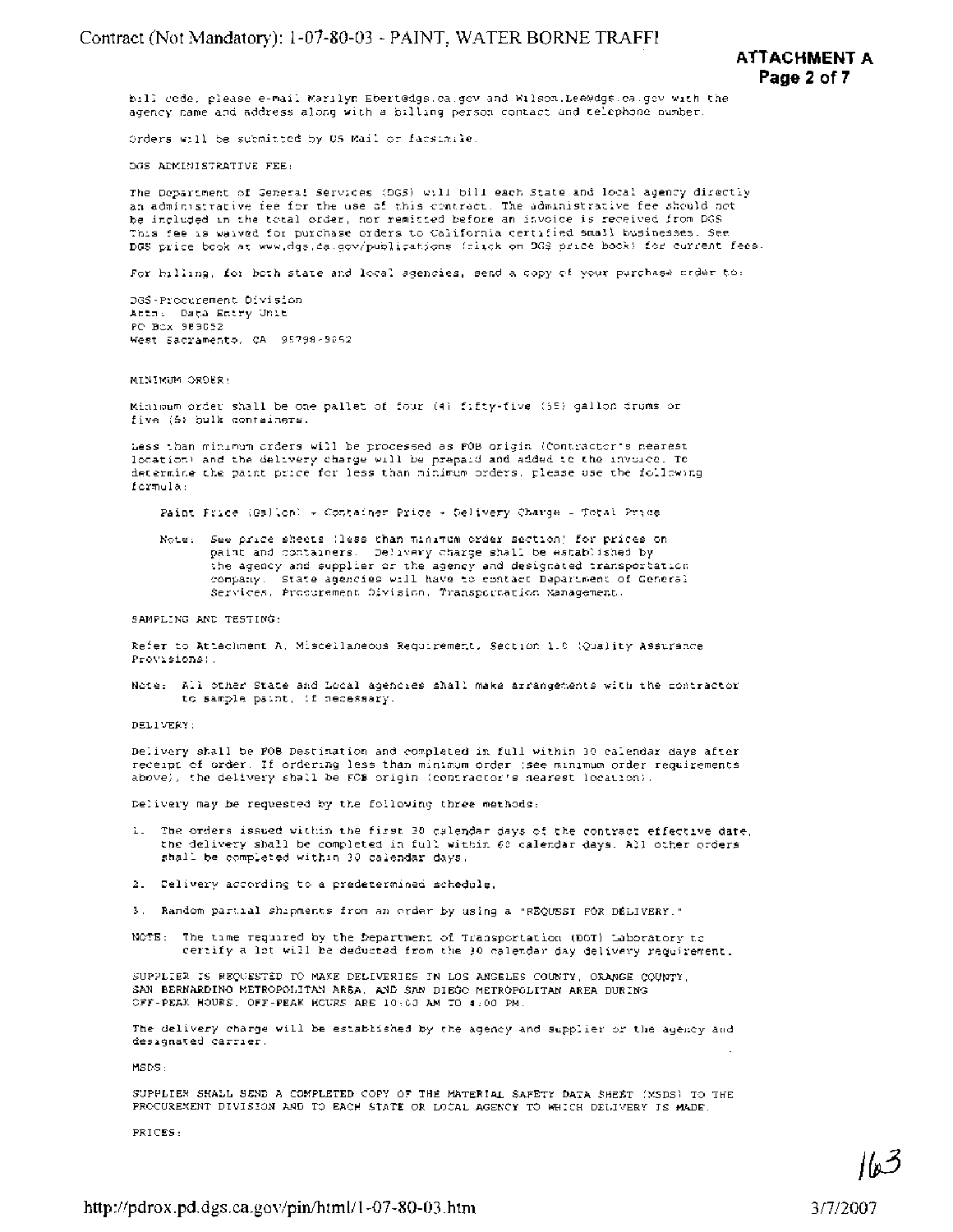All prices quoted for material costs shall be fixed as the maximum costs for the contrac period and no price increase shall be permitted.

Price Declines

- 1. The supplier shall immediately notify the State of all manufacturer's price declines and the State shall receive full benefit of such declines, effective on the date of the manufacturer's general public announcement.
- 2. If the price escalates after a decline, the maximum the contractor would be allowed to increase would be the original price quoted.
- 3. If the supplier fails to notify the State within five working days of the manufacturer's publicly announced price decline, the State may deem the contractor non-responsible, which can affect this contract and future bidding opportunities.

SUPPLIER'S LOCATION (S' :

List below the location or locations to which orders shall be sent.

| NAME OF COMPANY:    | Ennis Paint, Inc.            |
|---------------------|------------------------------|
| STREET ADDRESS:     | 1509 S Kaufman Street        |
| CITY, STATE, & 2IP: | Ennis, TX 75119              |
| NAME OF CONTACT:    | Annette Metcalf              |
| TRLEPHONE NO.:      | $972.878 - 8661$ , ext $321$ |
| FAX NO. :           | 972-875-9038                 |

#### MANUFACTURER'S LOCATION:

| NAME OF COMPANY:    | Ennis Paint, Inc.                |
|---------------------|----------------------------------|
| STREET ADDRESS:     | 205 2nd Street                   |
| CITY, STATE, & ZIP: | Bakersfield, CA 93304            |
| PHONE/FAX NO. .     | 661-328-0503 FAX 661-328-0564    |
| POINT OF CONTACT:   | Richard Gonzales/Annette Metcalf |

#### PACKAGING :

All containers shall comply with the governing shipping classification and the appropriate Dangerous Articles Tariff.

All orders shall call for paint to be palletized; pallets shall be furnished by the contractor. Pallets shall be size 6, type 2, new or reconditioned, and of a quality and construction for the weight and purpose intended, suitable for use with forklift trucks, and in accordance with State of California Specification 3990-01A-01 dated January 2001. Pallets become State property. All containers to be securely banded on the pallets to eliminate possibility of dumping. Pallet quantities shall be 4-55's gal. per pallet. Palletization as stated here and in Specification PTWB-01, Section 5.1 shall not apply to bulk containers. Fifty-five **(55)** gallon drums shall be equipped with a 2-1/4" diameter bung in the removable head to facilitate pumping the contents without removing the head.

Bulk containers shall comply with the governing shipping classification and the appropriate Dangerous Articles Tariff.

Exterior packaging is to show the contents and the order number. All packaging is to conform to the applicable freight classifications, Surface Transportation Board and/or postal regulations, and is to be of a quality to assure final delivery without damage to the contents.

### DEMURRAGE:

90 days after delivery in bulk container, if the container is not returned, a demurrage of \$15.00 per container per day may be charged. Demurrage may not exceed \$15.00 per bulk container per day.

No demurrage for a specific tote shall apply after the date the supplier has been notified by telefax that the tote is available for pick up. Ten (10) days before the ninety (90) day start of the demurrage charge the contractor must notify the Caltrans location where the tote was delivered to before the demurrage charge can be applied.

THERE SHALL BE NO DEPOSIT FOR BULK CONTAINERS OR DRUMS.

Damage sustained to the container whlle in State possession will be compensated for by the State.

3/7/2007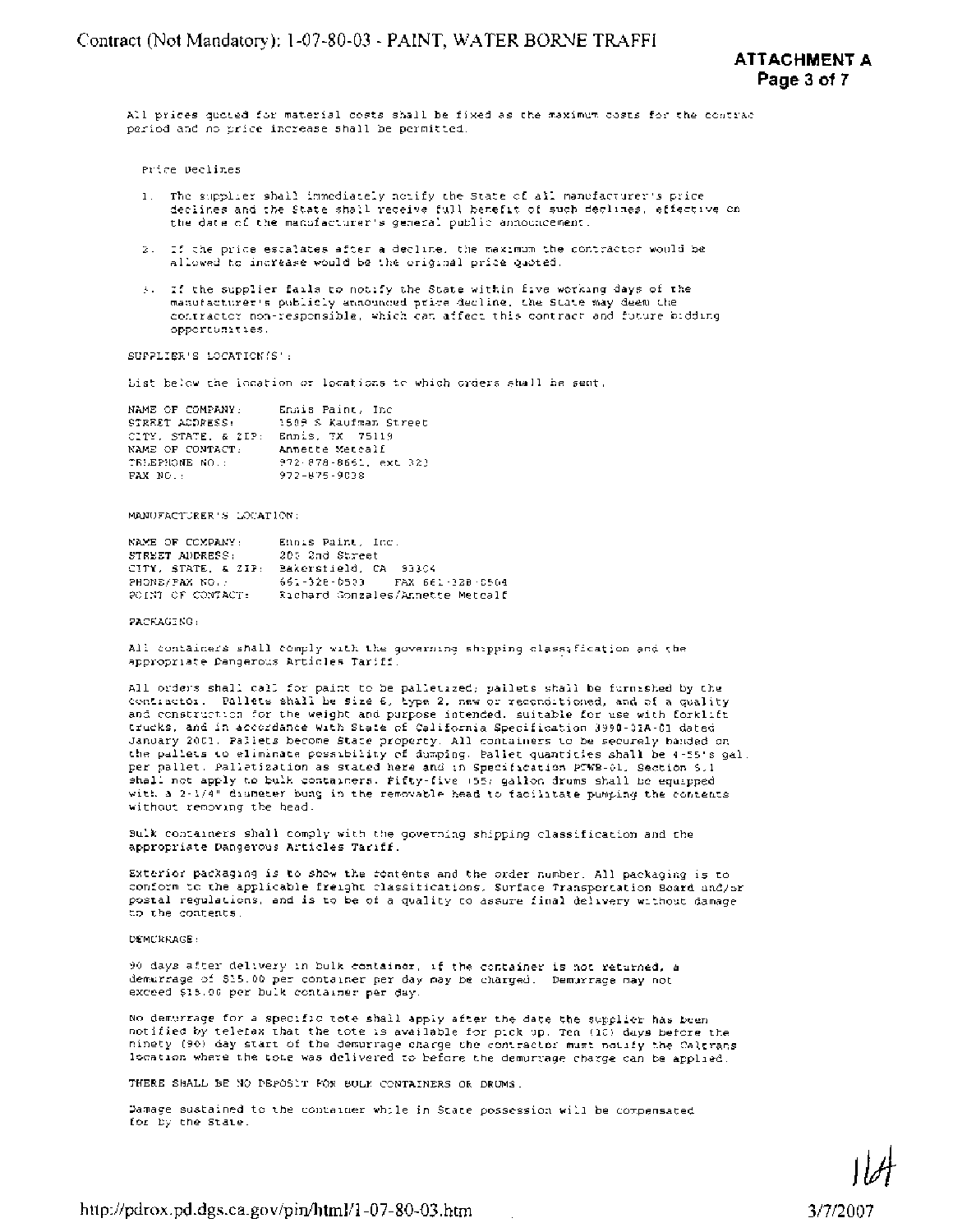Supplier to state the container replacement value here \$2000.00. If the supplier has not plcked up the empty container within thirty days of notice to do so, the State may ship the container to the supplier, freight collect. No demurrage shall apply after the supplier has been notified to pick up the empties.

AN INVENTORY, LISTING EACH TOTE BY TOTE ID NUMBER, STATING DELIVERY DATE AND RETURN DATE WILL BE MAINTAINED BY THE SUPPLIER FOR EACH D.O.T. DELIVERY LOCATION.

For Totes with liners:

If the before-filling weight of the empty tote with liner exceeds the stamped tare welght (tare weight to include liner weight) of the tote by more than 150 pounds, the tote shall be immediately removed from use for purposes of this contract until said tote liner has been cleaned or until a new tote liner has been installed. Compensation for any tote liners used during the course of this contract shall be considered to be included in the price per gallon bid for paint.

For Totes used without liners:

If the before-filling weight of the empty tote exceeds the stamped tare weight by more than 100 pounds, the tote shall be immediately removed from use for purpose of this contract until said tote has been cleaned to bare metal. Cost of cleaning totes and disposing of any residues resulting from such cleaning shall be included in the price per gallon bid for paint and no additional compensation wlll be paid to the supplier for cleaning totes.

In case of conflict between specification text and tote drawing, the drawing shall be the governing specifications.

### TOTE USAGE:

In addition to the use of totes for transfer and storage of paint supplied by the supplier, the supplier is hereby notified that Caltrans will be using up to fifteen **(15)** totes as on-board paint containers on Caltrans stripers. Said totes shall not remain on a striper in excess of two weeks. Compensation for the use of up to fifteen **(15)** totes as on-board paint containers shall be considered to be included in the bld price per gallon for paint and no other compensation will be provided. All other contract conditions shall apply, including any demurrage charges and responsibility for tote damage caused by Caltrans.

### DEMOUNTABLE WEIGHT TAGS:

"Weight tags, decals, or otherwise removable labels shall be affixed to each tote prior to shipping. Each tag. decal, or labels shall include tote number, date of weighing, weight before filling, weight after filling, conversion of net weight to gallons, manufacturer's lot number, State P.0. Number, and the name of person authorized to perform weighing of the totes. The required data for each tote shall be written legibly using permanent ink. Weight tags, decals, or labels shall **be** weather resistant or enclosed in a weather resistant envelope-type cover. Data written directly on the tote, and which is not easily removable from the tote, is not acceptable.

### TOTE RECORDS:

Each tote shall have a separate and distinct tote number. The supplier shall maintain and present on demand a separate and complete record of the activity of each tote (including information described in DEMOUNTABLE WEIGHT TAGS above, and including use, if any, by non-Caltrans agencies or private contractors). Failure to maintain and surrender such records on demand may result in suspension of the contract and disqualification from bidding on future contracts.

#### BASIS OF PAYMENT:

Totes shall be weighed immediately before and after each filling. For billing purposes, the contractor shall use the difference between, before, and after weights for each tote to convert net weight to gallons. Conversion shall be made to the nearest whole gallon of paint delivered. That portion of a gallon over the nearest whole gallon of delivered paint will not be considered a pay quantity. Actual weight per gallon must comply with allowable variations from qualifying sample (see Specification PTWB-01, Section 3.3.6, Density).

#### INVOICING REQUIREMENTS:

The contractor is to render invoices as instructed on individual orders. Invoices shall include the order number, the contract number, the commodity code number, quantity, the unit price and the extension. State sales and/or use tax is to be added to each invoice. The sales tax rate applied should be based on the rate of the area product is to be delivered to.

3/7/2007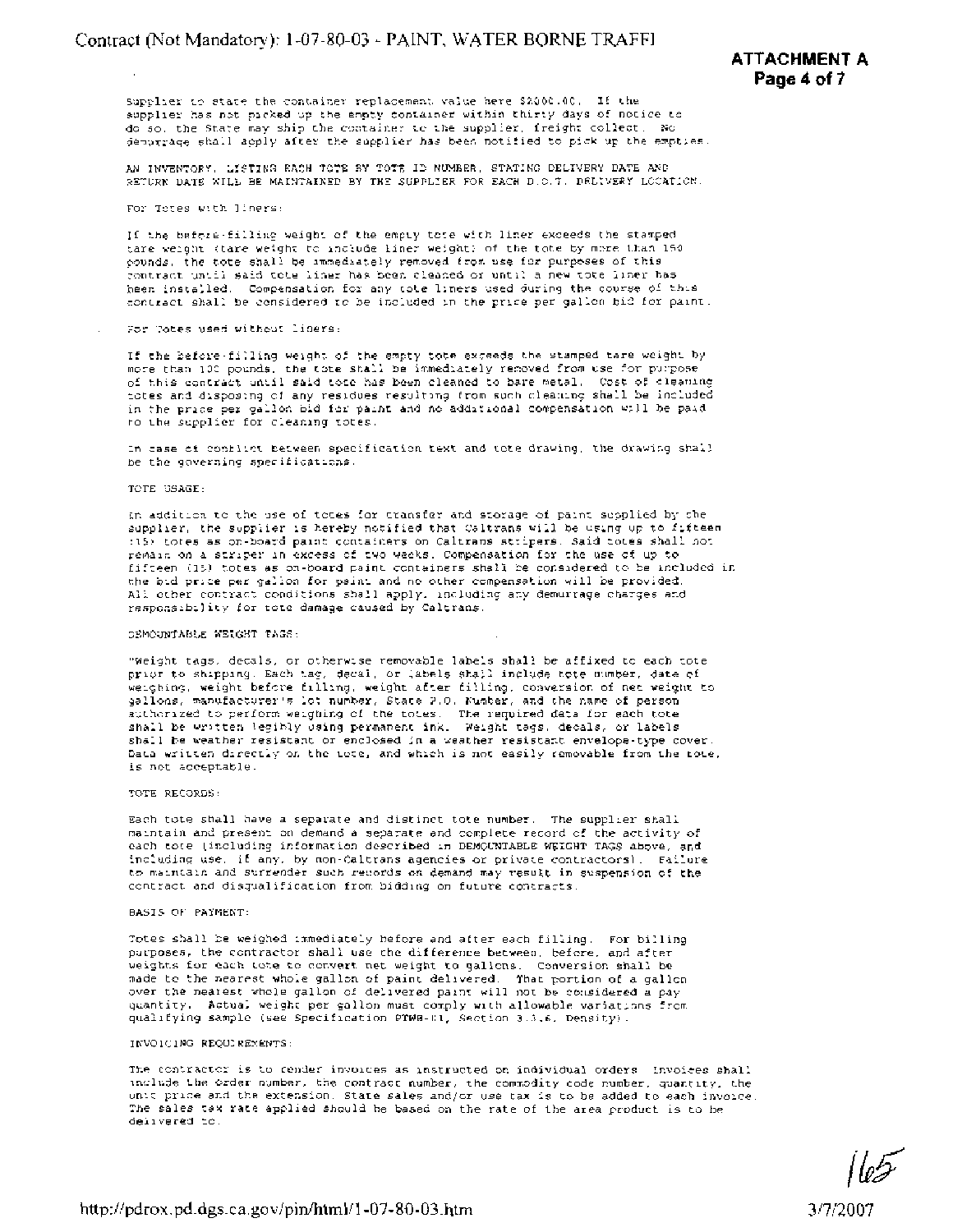USAGE REPORTS:

Contractor shall submit a Quarterly Detailed Usage Report along with a copy of ALL purchase orders pertaining to this contract, to the contract manager. Quarterly reports are required within two weeks after the end of March, June, September and December of each calendar year.

Contractors must report the sales activity for all resellers listed in their contract

Any report that does not follow the requlred format, or that excludes requlred lnformatlon wlll be deemed incomplete and returned to the contractor.

The quarterly report must include the following information:

- Calendar quarter number and year Α.
	- В. Contract number
	- Contractor C.
	- $\mathbb{D}$ . Contractor contact information
	- $E_{\perp}$ Agency name
	- ${\mathcal F}$  . Purchasing Authority Purchase Order number
	- Purchasing Authority Purchase Order date  $G_{\infty}$
	- Agency billing code н.
	- $\mathbf I$  . Commodity number
	- J. Quantity
	- к. Contract price
	- Extension total L.
	- $\mathbf{M}_{\rm{max}}$ Agency contact
	- $\mathbf{N}_{\mathrm{in}}$ Agency address
	- $\Diamond$ . Agency phone

The total dollars for the quarter should be the sum of the total dollars per purchase order for all purchase orders. It is **NOT** the sum of monies Invoiced or payment received.

Tax must NOT be included on the quarterly report, even if included on the purchase order.

The purchase order total value should only be reported once in the quarter identified by the purchase order date regardless of when the services were performed, products delivered, purchase orders invoiced, or payments received.

Within ten (10) working days of contract award, the contractor must submit a preliminary copy of their Monthly Detailed Usage Report, which shall contain all the elements that have been specified above. The State will review and determine acceptability of the report.

Send the Contract Usage Report with purchase orders to the following address:

Department of General Services Procurement Division Attn: Bruce Fong P.O. Box 989054 West Sacramento, CA 95798-9054

NOTE :

Contractor shall comply with each of the reporting requirements as specified. If the contractor fails to meet delivery terms as specified for any one of the required reports, a discount will be added to the contract price. A discount of 1% will be added to all future orders for 30 days or until the delinquent report(s) are delivered, whichever is greater. At the end of the 30 days or at the time of delivery of the reports, the pricing will revert to the original contract price.

Reporting compliance penalty wlll commence three *(3)* months after contract award.

LATE DELIVERY CHARGES:

Late Delivery Charges will be assessed if:

- **1.** Complete orders are not delivered within 30 days after receipt of the order by the vendor.
- 2. Partial orders are not delivered within time schedule shown on the predetermined delivery schedule.
- *3.* Random partial shipments are not delivered within 30 days after the receipt of a "REQUEST FOR DELIVERY" by the vendor.

In the event that delivery is not made as required, per any valid order, it is agreed by the parties to the contract, unless the delay is authorized in writing by the State, that damages will be sustained. Further, it is agreed, that it is impracticable and extremely difficult to ascertain and determine the actual damage which the State will sustain in the event of and by reason of such delay. It is therefore, agreed by all parties to the contract that the contractor will pay liquidated damages of 250.00 per

3/7/2007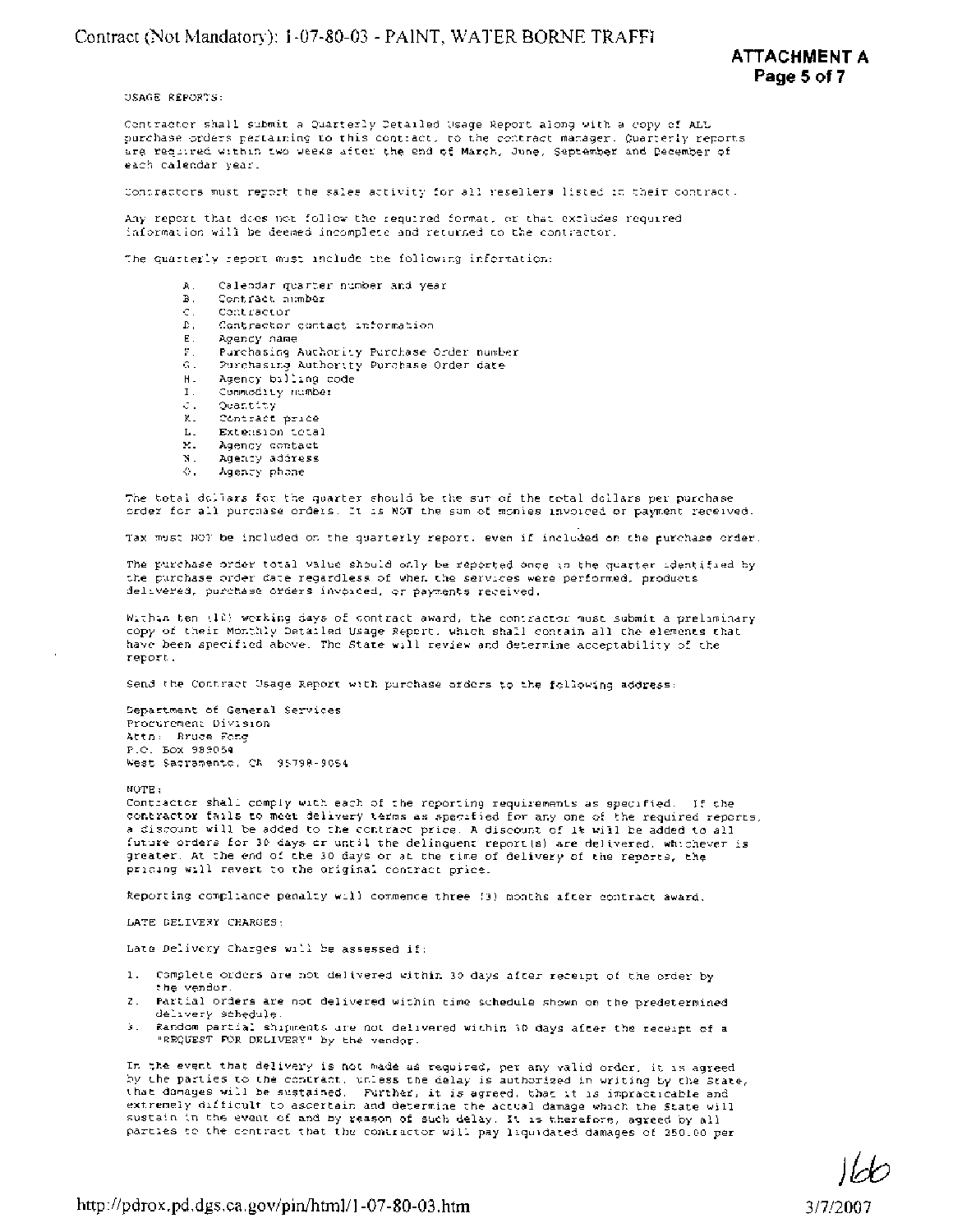calendar days per order to the State until such time the product on the order is delivered, or until the date after which the delivery will not be accepted, as specified in writing by the State, whichever occurs first. In no case, shall the total damages assessed against the contractor exceed 50 percent of the total value of the order in question. In the event the damages are not paid outright by the contractor, the State reserves the right to deduct the total liquidated damages from any monies due, or that may become due, to the contractor. The General Provisions, Article 26, "Rights and Remedies of State for Default", shall remain in effect as specifled in Article 26.

### EXTRAORDINARY EXTENSION OPTION:

In the event of an extraordinary circumstance the State may extend the contract for up to an additional year beyond the stated term and any noted extensions. Extensions during this perlod may occur in increments until the establishment of a new contract (not to exceed one-year). Exercise of this option may occur in the event that a replacement contract cannot be established due to the protest of an intent to award, or loss of key procurement staff, or extraordinary circumstance that would otherwise cause an unanticipated disruption in the contracting process.

If necessary, prices may be increased during an extraordinary extension option period, to the extent that the price determined to be "fair and reasonable." Requests for price increase(s) shall include substantiated information to support the proposed increase (e.g., manufacturer's price llst, significant changes in published market indicators for the industry, certified raw material cost data, and any other substantiating information as requested by the State). In no event will price increases be accepted with retroactive effective dates.

NOTE :

Failure to adhere to the following terms and conditions of the bid may be cause to terminate this contract.

The State expects immediate response from the contractor in the event of a paint failure causing a down condition of the striping or spray equipment.

For Example -

CRITICAL SITUATION: In the event that the delivered paint affects the operating ability of the equipment, such as causing plugged paint lines, pumps, paint guns, etc., the vendor shall contact the Department of Transportation within two hours of notification and remedy the situation within.thirty six hours of notification.

PROBLEM SITUATION: In the event that the performance or quality of the delivered paint is questioned, such as slow dry time, poor bead retention, poor adhesion, etc., the vendor shall contact the Department of Transportation wlthin two hours of notification and remedy the situation within seventy two hours of notification.

If the State requires a Service Representative to participate in a problem solving situation (either on site or by telephone) outlined in either of the above described situations, the vendor's representative shall be fully qualified, both mechanically and technically, to solve the problem. A "Salesman" or "Regional Manager" or other unqualified representative does not fulfill the intention of this section.

| ITEM COMMODITY NO. VENDOR UNIT<br>NO. VENDOR PART NO. NO. |  | DESCRIPTION                                                                                  | UNIT PRICE |
|-----------------------------------------------------------|--|----------------------------------------------------------------------------------------------|------------|
|                                                           |  | NORTHERN CALIFORNIA                                                                          |            |
|                                                           |  | 1 8010-900-3652-7 673820 GL PAINT TRAFFIC LINE WATER BORNE RAPID DRY<br>WHITE 55 GALLON      | 9,1900     |
|                                                           |  | Paint Unit Price: \$ 11.38 per gallon<br>(For less than minimum orders)                      |            |
|                                                           |  | 2 8010-900-3653-9 673820 GL PAINT TRAFFIC LINE WATER BORNE RAPID DRY<br>YELLOW 55 GALLON     | 8.6905     |
|                                                           |  | Paint Unit Price: \$ 10.89 per gallon<br>(For less than minimum orders)                      |            |
|                                                           |  | 3 8010-900-3649-7 673820 GL PAINT TRAFFIC LINE WATER BORNE RAPID DRY<br>BLACK 55 GALLON      | 8.2100     |
|                                                           |  | Paint Unit Price: \$ 10.41 per gallon<br>(For less than minimum orders)                      |            |
|                                                           |  | 4 8010-920-3654-0 673820 GL PAINT TRAFFIC LINE WATER BORNE RAPID DRY<br>WHITE BULK CONTAINER | 8,9200     |

167

3/7/2007